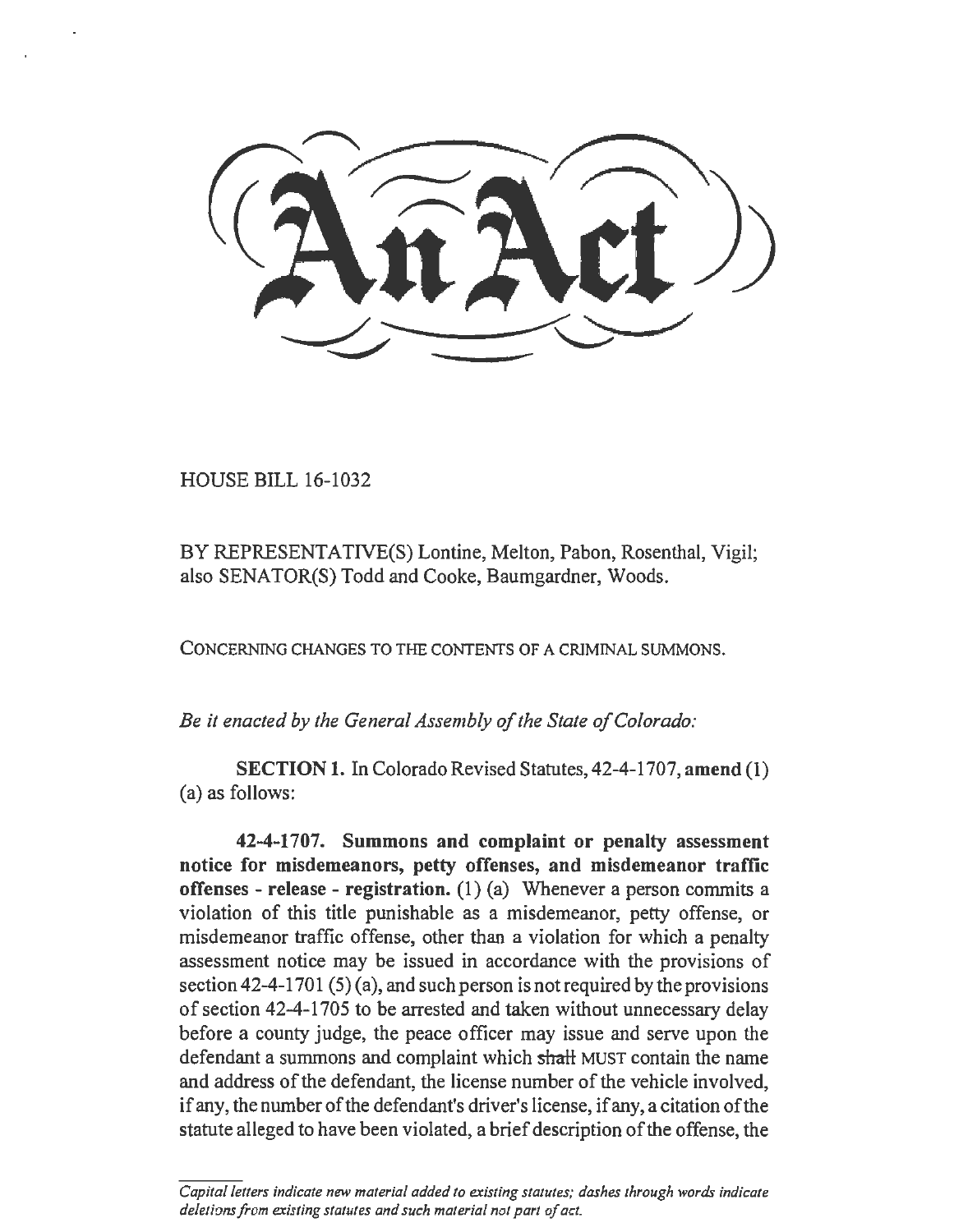date and approximate location thereof, and the date the summons and complaint is served on the defendant; shall direct the defendant to appear in a specified county court at a specified time and place; shaH AND be signed by the peace officer. and shall contain a place for the defendant to execute a written promise to appear at the time and place specified in the summons portion of the summons and complaint; THE SUMMONS AND COMPLAINT SUBMITTED TO THE DEPARTMENT OF REVENUE AND THE COUNTY COURT BEFORE WHICH APPEARANCE IS REQUIRED, EITHER BY PAPER OR ELECTRONIC SUBMISSION, MUST CONTAIN THE NAME AND ADDRESS OF THE DEFENDANT, THE LICENSE OF THE VEHICLE INVOLVED, IF ANY, AND THE NUMBER OF THE DEFENDANT'S DRlVER'S LICENSE, IF ANY.

SECTION 2. Act subject to petition- effective date. This act takes effect at 12:01 a.m. on the day following the expiration of the ninety-day period after final adjournment of the general assembly (August 10, 2016, if adjournment sine die is on May 11, 2016); except that, if a referendum petition is filed pursuant to section 1 (3) of article V of the state constitution against this act or an item, section, or part of this act within such period, then the act, item, section, or part will not take effect unless